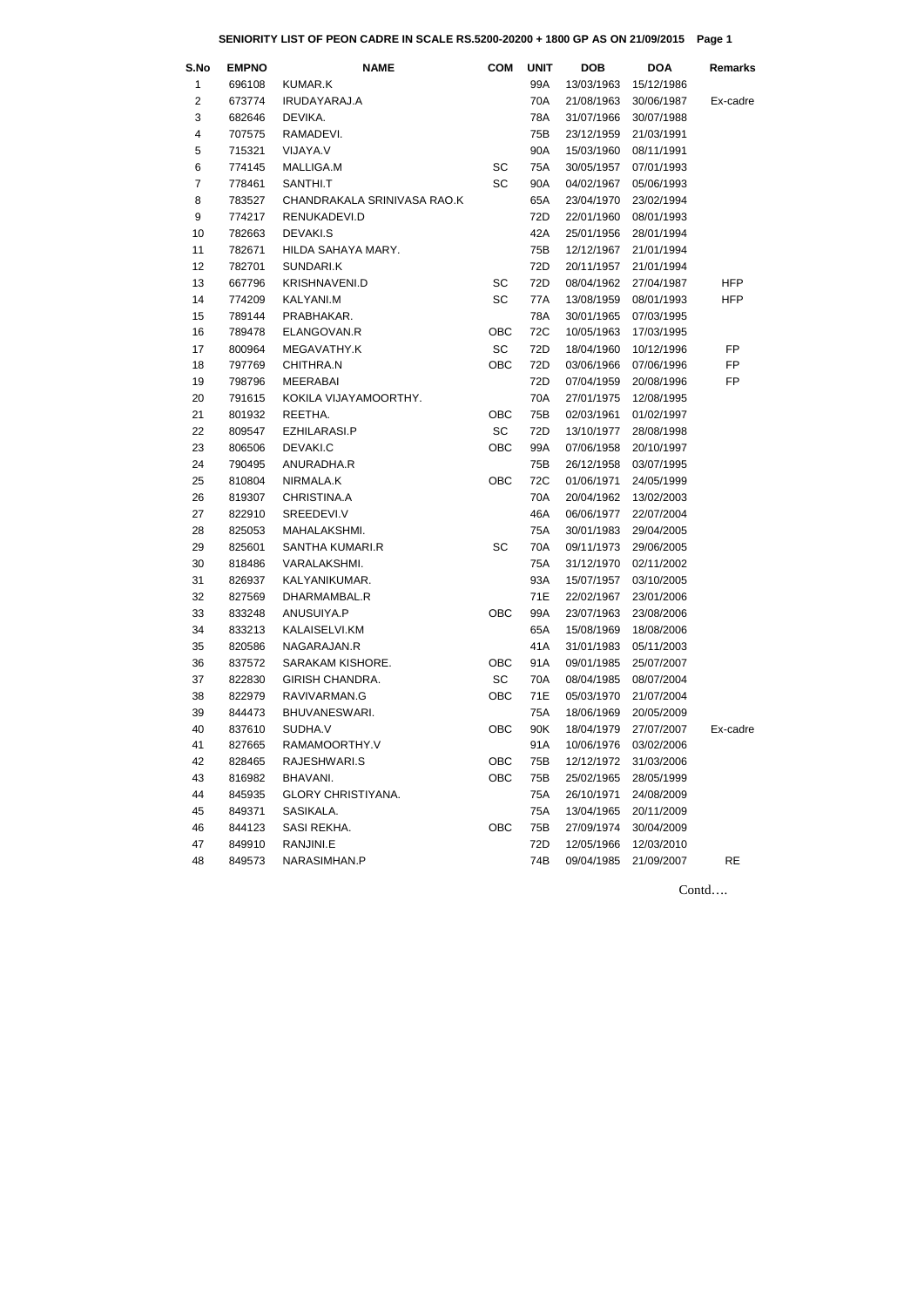Contd….

## **SENIORITY LIST OF PEON CADRE IN SCALE RS.5200-20200 + 1800 GP AS ON 21/09/2015 Page 2**

| S.No | <b>EMPNO</b> | <b>NAME</b>              | <b>COM</b> | <b>UNIT</b>    | <b>DOB</b> | <b>DOA</b> | <b>Remarks</b> |
|------|--------------|--------------------------|------------|----------------|------------|------------|----------------|
| 49   | 851201       | INDIRA.K.P               |            | 90D            | 25/11/1964 | 14/03/2011 |                |
| 50   | 853151       | ANURADHA.B               |            | 70A            | 07/04/1980 | 07/12/2011 |                |
| 51   | 853847       | LEELA DEVI.D             |            | 18A            | 26/11/1985 | 09/04/2012 |                |
| 52   | 853839       | USHA.S                   | <b>SC</b>  | 71E            | 01/11/1974 | 09/04/2012 |                |
| 53   | 862891       | MUSTHAFA.P               | <b>OBC</b> | 71B            | 20/05/1974 | 19/07/2001 | <b>IRT MUT</b> |
| 54   | 853513       | RAJALAKSHMI.A            | <b>OBC</b> | 74A            | 04/06/1982 | 16/02/2012 |                |
| 55   | 854778       | PARAMASIVAN.P            | SC         | 26A            | 28/04/1985 | 20/06/2012 |                |
| 56   | 854639       | VISHRAM MEENA.           | <b>ST</b>  | $\blacksquare$ | 25/02/1989 | 15/06/2012 | OT             |
| 57   | 855893       | TULSI MUNDA.             | <b>ST</b>  | 93A            | 04/12/1986 | 06/08/2012 |                |
| 58   | 857127       | SHOBA RANI.M             | SC         | 75B            | 23/01/1971 | 26/09/2012 |                |
| 59   | 856651       | <b>HARY GRACY.S</b>      | <b>OBC</b> | 71E            | 02/01/1971 | 11/09/2012 |                |
| 60   | 852836       | RAJESHWARAN.D            |            | 70A            | 23/07/1991 | 30/07/2011 | Ex-cadre       |
| 61   | 857557       | MALINI.P                 |            | 77A            | 21/12/1969 | 23/11/2012 |                |
| 62   | 857549       | KAMATCHI.R               | SC         | 91A            | 05/05/1975 | 20/11/2012 |                |
| 63   | 842929       | MANIKANDAN.GA            |            | 75A            | 07/04/1990 | 02/03/2009 | <b>RE</b>      |
| 64   | 858082       | SUNIL.K                  |            | 90D            | 29/05/1973 | 25/02/2008 | <b>IRT IN</b>  |
| 65   | 858453       | RATHNASABAPATHY.B        |            | 21A            | 29/11/1991 | 25/03/2013 |                |
| 66   | 851454       | <b>GOKULA NAYAGAN.R</b>  |            | 48A            | 03/01/1987 | 20/05/2010 | <b>RE</b>      |
| 67   | 859077       | MANIKANDAN.R             |            | 60A            | 26/08/1991 | 20/05/2013 |                |
| 68   | 863041       | JASEEJA.K.P              | <b>OBC</b> | 91A            | 13/09/1982 | 07/08/2013 |                |
| 69   | 868563       | PRASATH RAJENDRA KUMAR.P |            | 71E            | 18/08/1982 | 12/02/2009 | <b>IRT MUT</b> |
| 70   | 859190       | SUBHA.S.G.               | <b>OBC</b> | 91A            | 15/05/1987 | 20/05/2013 |                |
| 71   | 859886       | SUKANYA.K                | <b>OBC</b> | 72D            | 28/03/1987 | 22/05/2013 |                |
| 72   | 859931       | CHIBICHAKKARAVARTHI.R    | SC         | 10A            | 04/06/1986 | 22/05/2013 |                |
| 73   | 859923       | MOHANDAS.K               | <b>OBC</b> | 11A            | 27/05/1986 | 22/05/2013 |                |
| 74   | 866429       | JOHNSON.G                |            | 74B            | 15/08/1981 | 27/11/2008 | <b>IRT MUT</b> |
| 75   | 859245       | GOTTAM VENKATA RAMANA.   |            | $\omega$       | 07/08/1984 | 20/05/2013 | OT             |
| 76   | 857910       | SRINIVAS RAO.A           |            | 72D            | 02/02/1978 | 18/01/2013 |                |
| 77   | 859907       | SOBHANA UTHALAKANDI.     | SC         | 75B            | 10/01/1979 | 22/05/2013 |                |
| 78   | 862102       | PURATCHINILA.S           | SC         | 75B            | 19/05/1989 | 22/05/2013 |                |
| 79   | 859211       | SREEJA ANAND.J           | <b>OBC</b> | 91A            | 22/05/1981 | 20/05/2013 |                |
| 80   | 862954       | BINILA.K.C.              |            | 91A            | 25/05/1985 | 07/08/2013 |                |
| 81   | 859915       | CHAYANIKA DEY.           |            | 91A            | 06/04/1988 | 22/05/2013 |                |
| 82   | 864685       | JYOTHI.C.P               | <b>SC</b>  | 91A            | 15/05/1976 | 11/11/2013 |                |
| 83   | 864491       | RENUKA.P                 | <b>OBC</b> | 91A            | 30/03/1977 | 04/11/2013 |                |
| 84   | 864600       | <b>BABY SALINI.V</b>     |            | 52A            | 20/11/1979 | 06/11/2013 |                |
| 85   | 864503       | LAYA.N                   | <b>OBC</b> | 91A            | 10/05/1988 | 04/11/2013 |                |
| 86   | 864511       | NISHA.R                  | <b>OBC</b> | 74A            | 05/03/1986 | 04/11/2013 |                |
| 87   | 862137       | UNNIKRISHNAN NAIR.S.G.   |            | 66B            | 08/09/1984 | 11/06/2013 |                |
| 88   | 864520       | USHA.V                   | <b>OBC</b> | 75B            | 06/05/1985 | 04/11/2013 |                |
| 89   | 862946       | ESAIMOZHI.S              | <b>OBC</b> | 72D            | 08/07/1986 | 06/08/2013 |                |
| 90   | 862153       | RAJALAKSHMI.K            | <b>OBC</b> | 90D            | 06/06/1992 | 24/05/2013 |                |
| 91   | 861821       | GAJAPATHIRAJ.S           | <b>OBC</b> | 71C            | 01/05/1984 | 28/05/2013 |                |
| 92   | 862920       | SELVAMARI.B              | <b>OBC</b> | 71E            | 23/05/1986 | 05/08/2013 |                |
| 93   | 860810       | MAHESH.R                 | <b>OBC</b> | 60A            | 18/02/1989 | 24/05/2013 |                |
| 94   | 860895       | <b>BALAKRISHNAN.R</b>    | <b>OBC</b> | 75B            | 09/11/1988 | 27/05/2013 |                |
| 95   | 860334       | <b>MALLIKA.L</b>         | <b>OBC</b> | 91A            | 22/07/1976 | 24/05/2013 |                |
| 96   | 863113       | SUSMITHA.S               |            | 99A            | 20/03/1979 | 14/08/2013 |                |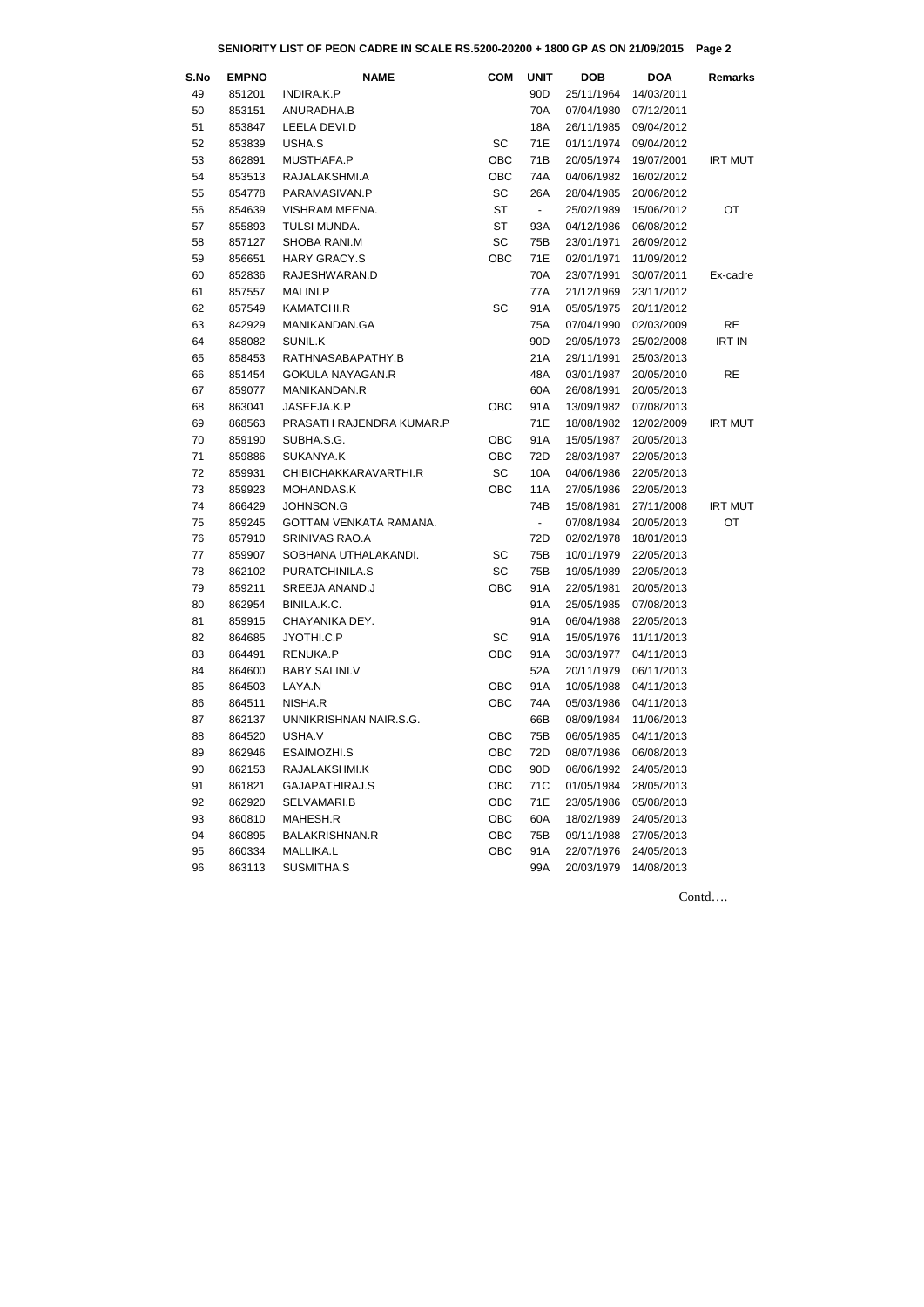Contd…..

## **SENIORITY LIST OF PEON CADRE IN SCALE RS.5200-20200 + 1800 GP AS ON 21/09/2015 Page 3**

| S.No | <b>EMPNO</b> | <b>NAME</b>             | <b>COM</b> | <b>UNIT</b>     | <b>DOB</b>            | <b>DOA</b> | <b>Remarks</b> |
|------|--------------|-------------------------|------------|-----------------|-----------------------|------------|----------------|
| 97   | 864933       | <b>VETRIKUMAR.S</b>     | <b>SC</b>  | 90 <sub>D</sub> | 10/02/1990            | 18/12/2013 |                |
| 98   | 860828       | <b>KANNAN.G</b>         | OBC        | 71C             | 23/04/1977            | 24/05/2013 |                |
| 99   | 860377       | ANOOP.C.S.              | OBC        | 70A             | 10/11/1981            | 24/05/2013 |                |
| 100  | 861871       | SATHISHKUMAR.R          | <b>OBC</b> | 70A             | 20/03/1987            | 29/05/2013 |                |
| 101  | 860836       | RAMKUMAR.M.N.           | OBC        | 65A             | 02/02/1984            | 24/05/2013 |                |
| 102  | 860131       | RAMACHANDRAN.C          | <b>OBC</b> | 48A             | 17/05/1984            | 24/05/2013 |                |
| 103  | 861880       | JYOTHISH.P              | <b>OBC</b> | 72C             | 25/03/1990            | 29/05/2013 |                |
| 104  | 860342       | SHEEJA.A                | OBC        | 91A             | 03/05/1985            | 24/05/2013 |                |
| 105  | 860385       | KARUPPASAMY.K.R         | <b>SC</b>  | 70A             | 20/06/1987            | 24/05/2013 |                |
| 106  | 869208       | SWAPAN KUMAR MAJI.      |            | 48A             | 22/02/1978            | 17/07/2010 | <b>IRT MUT</b> |
| 107  | 860844       | RAJAVEL.A               | <b>OBC</b> | 52A             | 15/05/1989            | 24/05/2013 |                |
| 108  | 860852       | HYDARALI.A              | OBC        | 78A             | 31/05/1988            | 24/05/2013 |                |
| 109  | 860431       | <b>VIPIN CHANDRAN.</b>  | OBC        | 71E             | 23/05/1988            | 24/05/2013 |                |
| 110  | 864677       | SUHARA.N                | <b>OBC</b> | 60A             | 09/06/1988            | 08/11/2013 |                |
| 111  | 860406       | RAVI.G                  | OBC        | 61A             | 10/03/1979            | 24/05/2013 |                |
| 112  | 860414       | RAJESH.B                | OBC        | 60A             | 30/05/1985            | 24/05/2013 |                |
| 113  | 860351       | NISHA.C                 | OBC        | 91A             | 11/05/1988            | 24/05/2013 |                |
| 114  | 860422       | ARUMUGANAINAR.K         | SC         | 71A             | 23/05/1984            | 24/05/2013 |                |
| 115  | 863720       | RAJESH.R.C              | OBC        | 60A             | 17/05/1987            | 02/09/2013 |                |
| 116  | 866146       | SUDARSANAN.S            | OBC        | 90 <sub>D</sub> | 15/05/1986            | 19/03/2014 |                |
| 117  | 861409       | SATHISHKUMAR.P          | <b>SC</b>  | 58A             | 11/01/1988            | 27/05/2013 |                |
| 118  | 861417       | PRABAGARAN.I            | <b>SC</b>  | 71A             | 02/06/1982            | 27/05/2013 |                |
| 119  | 861425       | KARUPPUSAMY.N           | <b>SC</b>  | 75B             | 09/06/1988            | 27/05/2013 |                |
| 120  | 863076       | SOSALISAM.R             | <b>SC</b>  | 72D             | 15/05/1981            | 07/08/2013 |                |
| 121  | 861433       | MAHESHRANI.S            | <b>SC</b>  | 91A             | 18/04/1988            | 27/05/2013 |                |
| 122  | 861450       | MANOJ.R                 | <b>SC</b>  | 71A             | 07/04/1986            | 27/05/2013 |                |
| 123  | 861468       | KUBENDIRAN.V            | <b>SC</b>  | 16A             | 03/06/1985            | 27/05/2013 |                |
| 124  | 861476       | DEEKSHITH.R             | <b>SC</b>  | 71E             | 22/02/1988            | 27/05/2013 |                |
| 125  |              | 862161 SAKTHIVEL.V.P.   |            | 90D             | 07/06/1985 12/06/2013 |            |                |
| 126  | 862225       | RAJESH PRATAP SINGH.    |            | 60A             | 22/09/1976            | 13/06/2013 |                |
| 127  | 859261       | <b>JOTHI PONNAR.P</b>   | <b>SC</b>  | 99A             | 15/07/1984            | 20/05/2013 | cc             |
| 128  | 865055       | LAKSHMIKANTH.S          | <b>SC</b>  | 78A             | 11/05/1978            | 14/11/2008 | <b>IRT MUT</b> |
| 129  | 862495       | HAMSA PRIYA.C           |            | 99A             | 10/02/1982            | 10/02/2012 | <b>IRT IN</b>  |
| 130  | 862807       | <b>VENNILA.S</b>        | <b>SC</b>  | 75A             | 03/04/1974            | 18/07/2013 |                |
| 131  | 870410       | <b>BIVASH MANDAL.</b>   | <b>SC</b>  | 71E             | 02/01/1982            | 07/11/2012 | <b>IRT MUT</b> |
| 132  | 867923       | SMT.GEETHALAKSHMI.L     | OBC        | 71C             | 11/04/1980            | 14/06/2008 | <b>IRT MUT</b> |
| 133  | 706409       | <b>VENKATESAN.S</b>     | SC         | 99A             | 27/10/1969            | 01/08/2011 | <b>RE</b>      |
| 134  | 850187       | PARTHASARATHY.G         | OBC        | 91A             | 27/07/1974            | 22/09/2010 | RE             |
| 135  | 850275       | YOGESH.                 |            | 70A             | 03/06/1988            | 11/10/2010 | Ex-cadre       |
| 136  | 850398       | YUVARAJ.C               | <b>SC</b>  | 42A             | 03/07/1972            | 28/10/2010 | <b>RE</b>      |
| 137  | 838954       | VINOD KUMAR.B.M.        | <b>SC</b>  | 71C             | 29/08/1983            | 12/05/2008 | cc             |
| 138  | 862938       | RAGHU.D                 | <b>SC</b>  | 75A             | 25/05/1983            | 06/08/2013 |                |
| 139  | 857258       | GANAPATHY.M             | <b>SC</b>  | 74A             | 22/05/1973            | 25/10/2012 | cc             |
| 140  | 837732       | DASI SUBHA RATNAM.      | <b>SC</b>  | 71E             | 18/06/1983            | 31/07/2007 | CC             |
| 141  | 863893       | <b>SURESH MOHAN.C.R</b> | SC         | 70A             | 14/01/1992            | 13/09/2013 |                |
| 142  | 863906       | VASANTH.M               | OBC        | 70A             | 28/07/1989            | 13/09/2013 |                |
| 143  | 864159       | DWARAKESH.K.V.          |            | 60A             | 05/09/1989            | 30/09/2013 |                |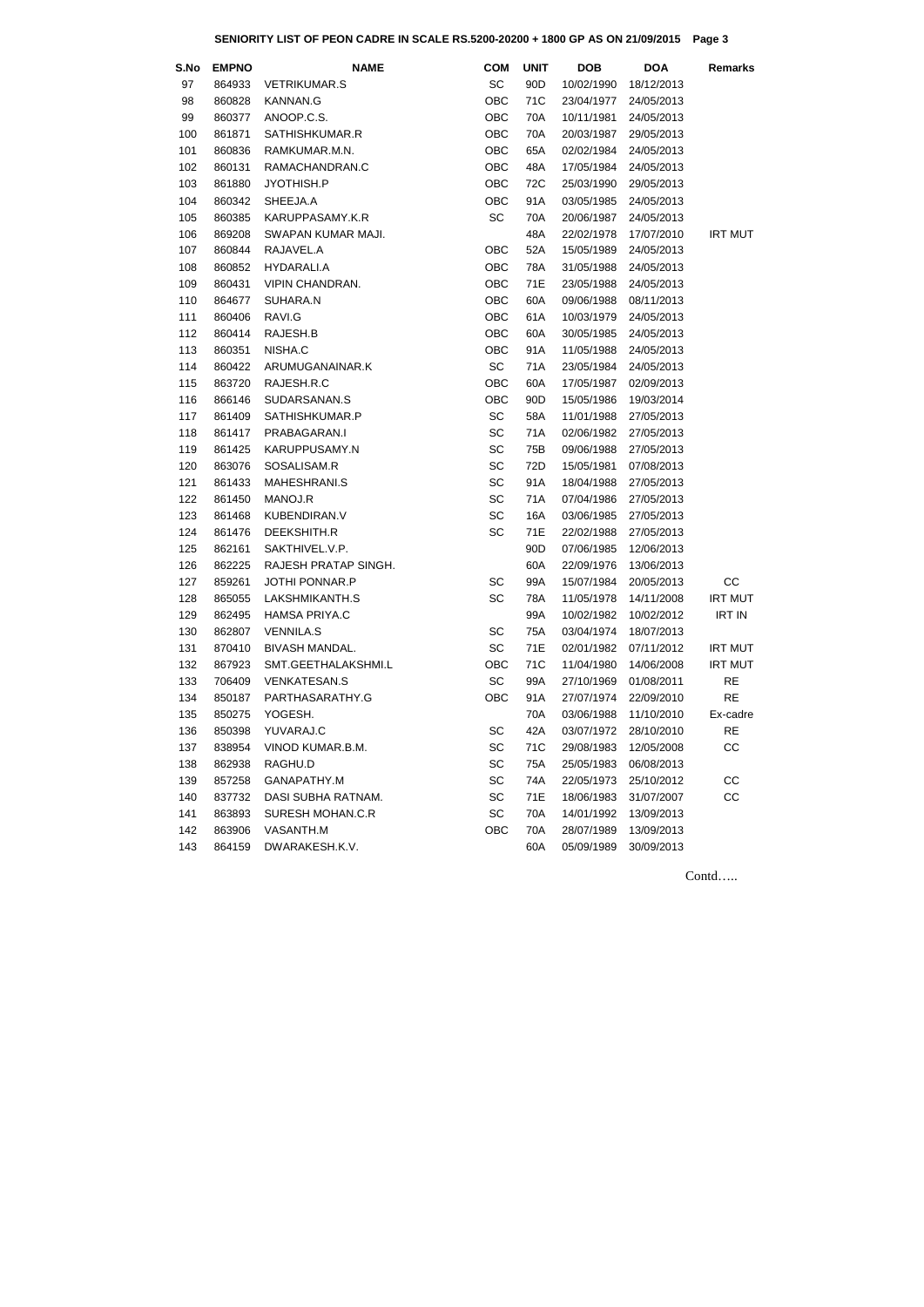Contd…..

| S.No | <b>EMPNO</b> | <b>NAME</b>                | <b>COM</b> | <b>UNIT</b>     | <b>DOB</b> | <b>DOA</b> | <b>Remarks</b> |
|------|--------------|----------------------------|------------|-----------------|------------|------------|----------------|
| 144  | 864087       | MADHAB PRASAD SHARMA.      |            | 75B             | 20/07/1989 | 11/04/2008 |                |
| 145  | 851649       | RAMESH.M                   | OBC        | 55A             | 17/03/1977 | 02/02/2011 | <b>RE</b>      |
| 146  | 864896       | <b>GEETHA.S</b>            |            | 71E             | 30/01/1979 | 09/12/2013 |                |
| 147  | 858429       | SAKTHIVEL.A                |            | 71B             | 28/07/1978 | 11/06/2009 | <b>RE</b>      |
| 148  | 864984       | ROBERT HARRIS.H            |            | 65A             | 31/05/1980 | 14/06/2013 | <b>IRT MUT</b> |
| 149  | 850953       | RAMYA.P                    | SC         | 91A             | 21/06/1986 | 18/04/2011 | <b>RE</b>      |
| 150  | 851016       | CHEEKATI SATEESH.          |            | 91A             | 05/07/1982 | 06/05/2011 | <b>RE</b>      |
| 151  | 864968       | CHANDAN PATRA.             |            | 70A             | 04/07/1986 | 05/05/2011 | <b>RE</b>      |
| 152  | 866470       | SAGAYA ARUNA.D             | <b>OBC</b> | 60A             | 03/04/1967 | 25/03/2014 |                |
| 153  | 871447       | <b>VINOTH KUMAR.M</b>      | <b>OBC</b> | 40A             | 24/05/1979 | 17/11/2007 | <b>IRT IN</b>  |
| 154  | 867157       | PRAVEEN KUMAR.C            | OBC        | 70A             | 03/11/1991 | 02/04/2014 |                |
| 155  | 866761       | ANANTH.T                   | <b>OBC</b> | 71E             | 26/06/1991 | 28/03/2014 |                |
| 156  | 866779       | BHARANIDHARAN.S            | OBC        | 77A             | 11/02/1992 | 28/03/2014 |                |
| 157  | 866795       | PRABAKARAN.P               | <b>OBC</b> | 90D             | 05/07/1995 | 28/03/2014 |                |
| 158  | 867165       | VIGNESH.G.P                | OBC        | 72D             | 21/05/1994 | 03/04/2014 |                |
| 159  | 866787       | KABILAN.P                  | <b>SC</b>  | 75A             | 21/01/1991 | 28/03/2014 |                |
| 160  | 867093       | JAYACHITRA.S               |            | 78A             | 23/04/1995 | 29/03/2014 |                |
| 161  | 858138       | DAVID.J                    |            | 90 <sub>D</sub> | 10/07/1985 | 01/04/2014 |                |
| 162  | 858146       | JAYARAJ.G                  | SC         | 70A             | 03/12/1989 | 01/04/2014 |                |
| 163  | 851083       | OM PRAKASH YADAV.          |            | 99A             | 15/01/1989 | 11/06/2011 | <b>RE</b>      |
| 164  | 868205       | RAVICHANDRIKA.E            |            | 91A             | 22/08/1970 | 28/05/2014 |                |
| 165  | 851614       | MUNNA SINGH.               |            | 65A             | 05/07/1988 | 29/08/2011 | <b>RE</b>      |
| 166  | 851657       | RAJEEV KUMAR.              |            | 74B             | 01/12/1991 | 23/09/2011 | <b>RE</b>      |
| 167  | 868571       | LALITHA KUMARI.I           | <b>ST</b>  | 99A             | 27/06/1980 | 09/06/2014 |                |
| 168  | 868942       | GOWRI.B                    |            | 65A             | 20/01/1984 | 07/07/2014 |                |
| 169  | 858058       | DHARMENDRA KUMAR.          | <b>OBC</b> | 74B             | 02/10/1990 | 12/08/2011 | <b>RE</b>      |
| 170  | 857493       | LAKSHMI.A                  |            | 91A             | 11/05/1986 | 16/12/2011 | <b>RE</b>      |
| 171  | 869742       | SUBASHINI.S                |            | 77A             | 29/01/1993 | 06/11/2014 |                |
| 172  | 869911       | KALAISELVI.M               |            | 71E             | 18/05/1983 | 10/11/2014 |                |
| 173  | 870081       | POOJA.R.S                  |            | 90D             | 12/01/1989 | 24/11/2014 |                |
| 174  | 870153       | DEEPAK.N                   | ST         | 48A             | 03/11/1995 | 27/11/2014 |                |
| 175  | 857830       | RAJA RAM.                  | SC         | 99A             | 01/12/1977 | 23/03/2012 | <b>RE</b>      |
| 176  | 870225       | SUMATHY.S                  | SC         | 90 <sub>D</sub> | 01/11/1981 | 08/12/2014 |                |
| 177  | 853281       | NARENDRA PRASAD.           |            | 74B             | 10/11/1988 | 16/04/2012 | <b>RE</b>      |
| 178  | 853329       | <b>CHANDRA SEKARAN.K.S</b> | <b>OBC</b> | 74B             | 26/04/1978 | 23/04/2012 | <b>RE</b>      |
| 179  | 865098       | RITESH KUMAR.              | <b>OBC</b> | 99C             | 17/05/1985 | 10/05/2012 | <b>RE</b>      |
| 180  | 871711       | HARINI.C                   | OBC        | 90 <sub>D</sub> | 07/03/1990 | 30/04/2015 |                |
| 181  | 871965       | KANNAN.T.N.                |            | 93A             | 06/07/1984 | 12/06/2015 |                |
| 182  | 872010       | BAKYARAJ.V                 | OBC        | 72D             | 28/06/1980 | 15/06/2015 |                |
| 183  | 872028       | AJESH.C                    | <b>OBC</b> | 70A             | 27/05/1991 | 15/06/2015 |                |
| 184  | 854305       | <b>JOTHI.N</b>             | SC         | 99A             | 05/05/1979 | 28/09/2012 | <b>RE</b>      |
| 185  | 872634       | SANKARA RAO YADLA.         | OBC        | 91A             | 10/06/1986 | 29/06/2015 |                |
| 186  | 871957       | THIYAGARAJAN.S             | OBC        | 90 <sub>D</sub> | 20/06/1986 | 12/06/2015 |                |
| 187  | 871869       | MISNA MUHAMMED.N           | <b>OBC</b> | 99A             | 05/05/1988 | 08/06/2015 |                |
| 188  | 872052       | NAGANNA.K                  | SC         | 91A             | 04/06/1977 | 15/06/2015 |                |
| 189  | 872001       | MAYILSAMY.K                | SC         | 91A             | 12/03/1987 | 15/06/2015 |                |
| 190  | 872061       | ANIL KUMAR.                | SC         | 91A             | 20/03/1980 | 15/06/2015 |                |
| 191  | 872044       | MUNIRAJ MEENA.             | <b>ST</b>  | 99A             | 04/07/1981 | 15/06/2015 |                |